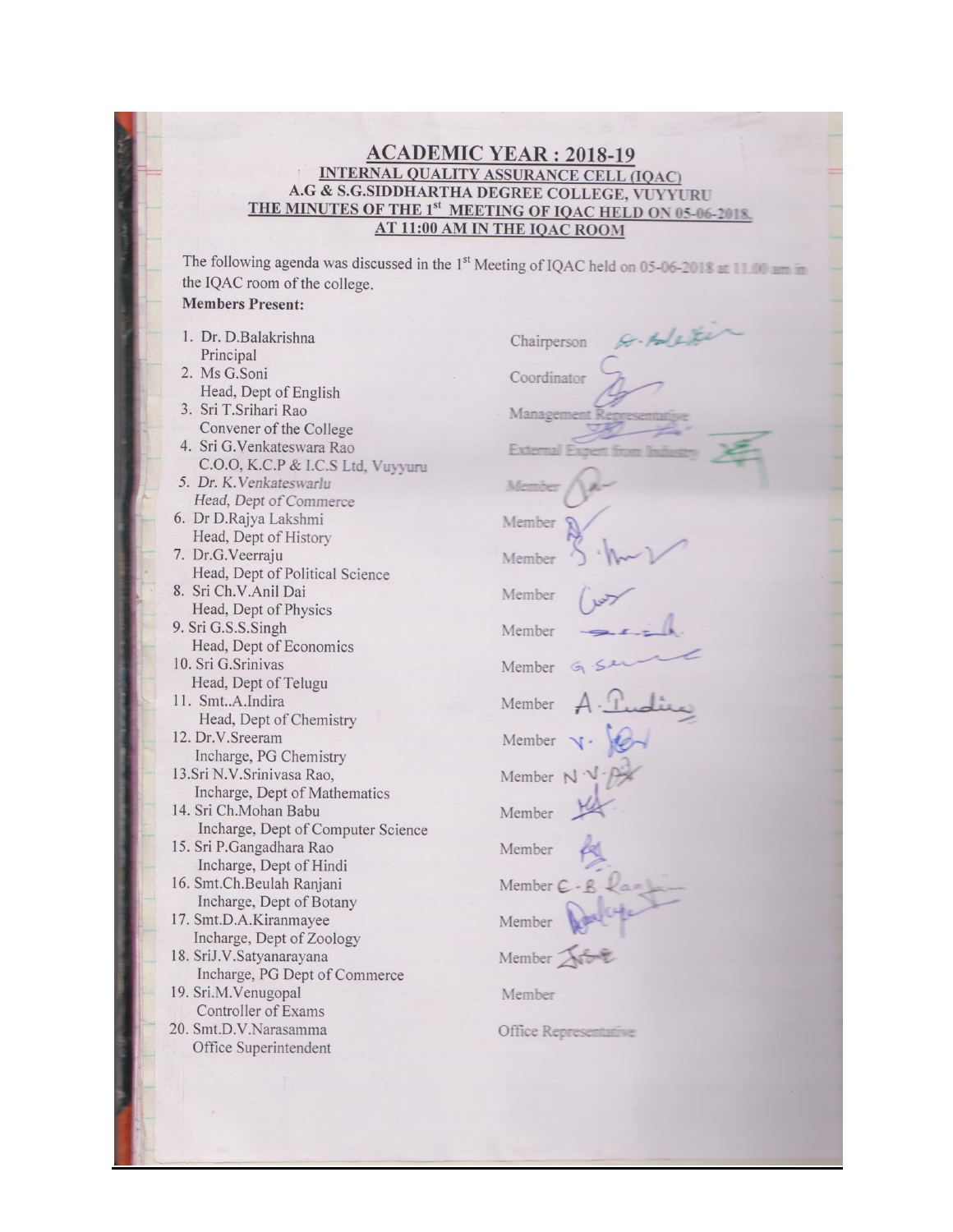## **ACADEMIC YEAR : 2018-19 INTERNAL QUALITY ASSURANCE CELL (IQAC) A.G & S.G.SIDDHARTHA DEGREE COLLEGE, VUYYURU THE MINUTES OF THE 1 st MEETING OF IQAC HELD ON 05-06-2018, AT 11:00 AM IN THE IQAC ROOM**

The following agenda was discussed in the 1<sup>st</sup> Meeting of IQAC held on 05-06-2018 at 11.00 am in the IQAC room of the college.

## **Members Present:**

| 1. Dr. D.Balakrishna               | Chairperson                          |
|------------------------------------|--------------------------------------|
| Principal                          |                                      |
| 2. Ms G.Soni                       | Coordinator                          |
| Head, Dept of English              |                                      |
| 3. Sri T.Srihari Rao               | <b>Management Representative</b>     |
| Convener of the College            |                                      |
| 4. Sri G. Venkateswara Rao         | <b>External Expert from Industry</b> |
| C.O.O, K.C.P & I.C.S Ltd, Vuyyuru  |                                      |
| 5. Dr. K. Venkateswarlu            | Member                               |
| Head, Dept of Commerce             |                                      |
| 6. Dr D.Rajya Lakshmi              | Member                               |
| Head, Dept of History              |                                      |
| 7. Dr.G.Veerraju                   | Member                               |
| Head, Dept of Political Science    |                                      |
| 8. Sri Ch.V.Anil Dai               | Member                               |
| Head, Dept of Physics              |                                      |
| 9. Sri G.S.S.Singh                 | Member                               |
| Head, Dept of Economics            |                                      |
| 10. Sri G.Srinivas                 | Member                               |
| Head, Dept of Telugu               |                                      |
| 11. SmtA.Indira                    | Member                               |
| Head, Dept of Chemistry            |                                      |
| 12. Dr.V.Sreeram                   | Member                               |
| Incharge, PG Chemistry             |                                      |
| 13.Sri N.V.Srinivasa Rao,          | Member                               |
| Incharge, Dept of Mathematics      |                                      |
| 14. Sri Ch.Mohan Babu              | Member                               |
| Incharge, Dept of Computer Science |                                      |
| 15. Sri P.Gangadhara Rao           | Member                               |
| Incharge, Dept of Hindi            |                                      |
| 16. Smt.Ch.Beulah Ranjani          | Member                               |
| Incharge, Dept of Botany           |                                      |
| 17. Smt.D.A.Kiranmayee             | Member                               |
| Incharge, Dept of Zoology          |                                      |
| 18. SriJ.V.Satyanarayana           | Member                               |
| Incharge, PG Dept of Commerce      |                                      |
|                                    |                                      |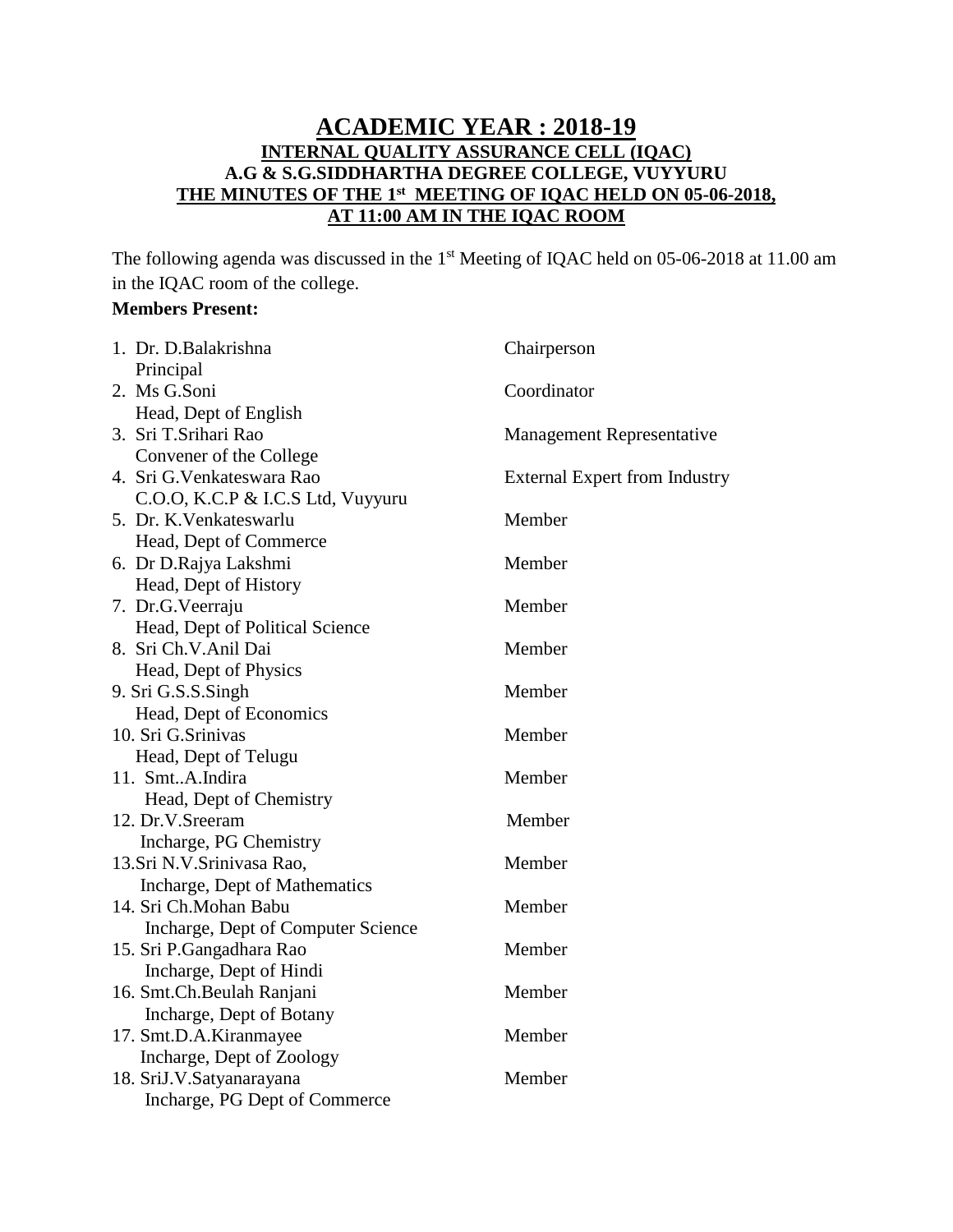### 19. Sri.M.Venugopal Member Controller of Exams 20. Smt.D.V.Narasamma Office Representative Office Superintendent

| 21. Sri.B.Bulli Babu             | Programmer/Member              |
|----------------------------------|--------------------------------|
| Lecturer in English              |                                |
| 22. Smt.R.Lakshmi Annapurna Devi | Expert from local community    |
| CDPO, ICDS (Project), Vuyyuru.   |                                |
| 23. Smt J.Syamala Devi           | <b>Outside Academic Expert</b> |
| Former President, Rotary Club    |                                |
| Vuyyuru                          |                                |

## **Student Members in IQAC Committee:**

- M.Jaswanth, III B.Sc (EM)
- P.Manoj Kumar, III B.A
- K.Siva Naga Tulasi, III B.Sc (TM)
- A.Sahithi, III B.Sc (CS)

## **Agenda**

- To review the minutes of the previous meeting of IQAC that was held on 14-03-2018.
- To congratulate/ felicitate the new Principal Dr. D.Balakrishna.
- To congratulate/felicitate Dr. K.Venkateswarlu, Head, Dept of Commerce on getting Ph.D
- To prepare Plan of Action for this academic year 2018-19.
- To review the results of II, IV and VI (EVEN) Sem-End examination of the academic year 2017-18.
- To arrange an orientation programme for all the I year students of this academic year 2018-19.
- To prepare the AQAR Report of the academic year 2017-18 and submit it accordingly to NAAC office by the end of June, 2018.
- To propose the names of students members to be constituted in IQAC committee for this academic year 2018-19.
- To instruct all the HODs to submit plan of action of one's own department to IQAC for this academic year 2018-19.
- To instruct the Convenor of the Time-Table Committee to submit the Time-Table of the academic year 2018-19 for odd semester-I, III and V.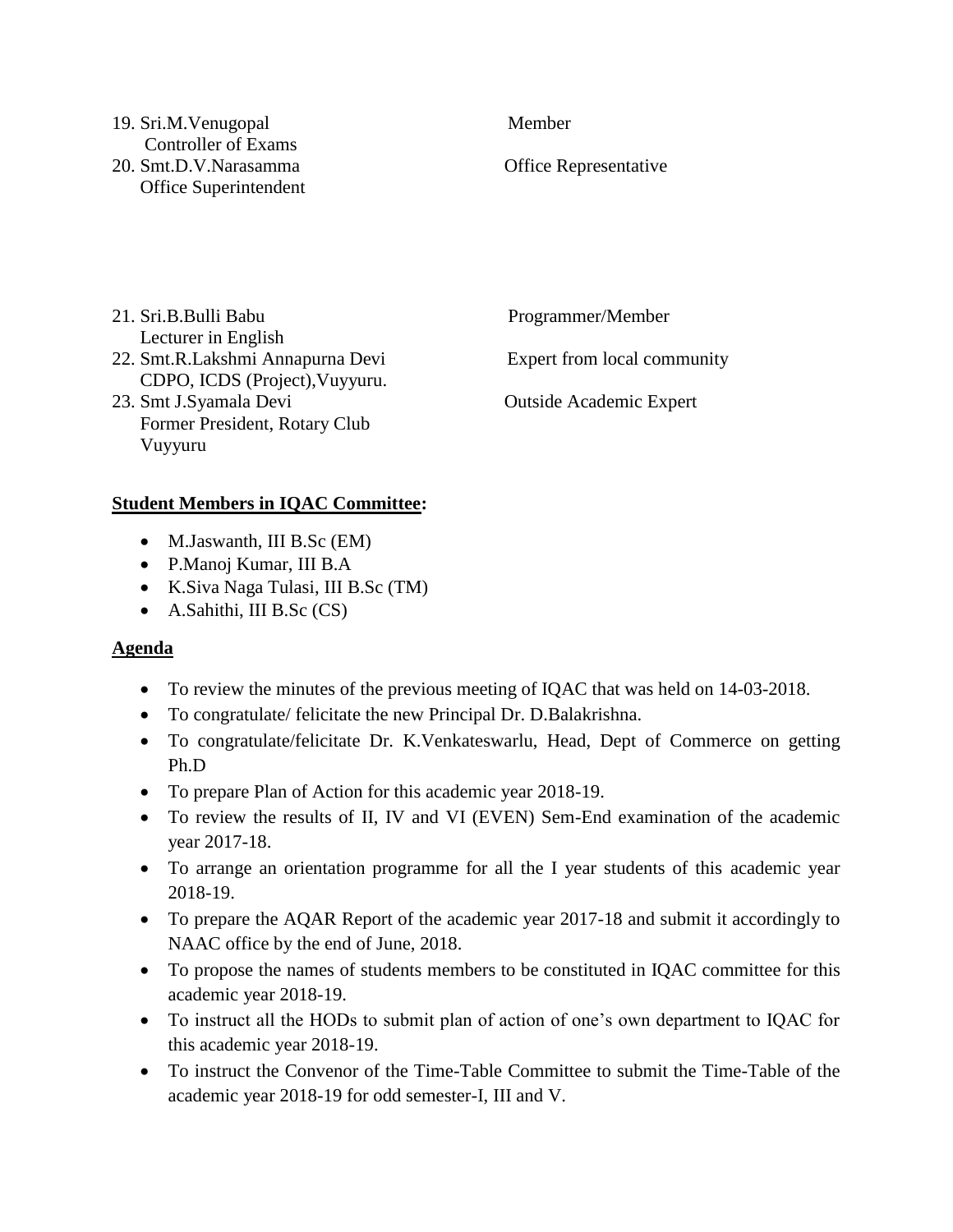- To instruct all the HODs to prepare proposals for applying minor research projects.
- To reconstitute all the committees for the new academic year 2018-19.
- To nominate Dr.D.Rajya Lakshmi, Head, Dept of History as the new Coordinator of IQAC.
- To inform all the staff (Teaching and Non-Teaching) and students about the Expert Committee Visit for on-the-spot inspection of the college for the grant of extension of autonomous status by UGC.
- To circulate the schedule of the Expert Committee Visit of UGC details.
- To instruct all the departments to prepare all the necessary documents for the inspection of the Expert Committee Visit for on-the-spot inspection of the college for the grant of extension of autonomous status.
- Any other matter.

# **Resolutions**

- The minutes of the previous meeting of IQAC that was held on 14-03-2018 are reviewed.
- Dr. D.Balakrishna, is being congratulated/felicitated by Staff Association of the college on getting Ph.D degree and being new Principal as well.
- Dr. K.Venkateswarlu, Head, Dept of Commerce is being congratulated/felicitated by Staff Association of the college on getting Ph.D degree.
- The Plan of Action for this academic year 2018-19 is being discussed and prepared.
- Reviewed the results of the semester-end exams of even semester of the academic year 2017-18. All the Heads are instructed to identify the slow learners and remedial measures shall be taken against these students.
- Planned to arrange an orientation programme for all the newly admitted I year students of this academic year 2018-19 on 15-03-2018. The Parent-Teacher Association is being instructed to plan and monitor the programme.
- Resolved to prepare the AQAR Report of the academic year 2017-18 and submit it accordingly to NAAC office by the end of June, 2018 and the present Coordinator is instructed to prepare the report.
- Resolved and proposed that the following names of students are being proposed as members to be constituted in IQAC committee for this academic year 2018-19.
	- P.Nagarjuna, II B.Com
	- **P.Sushma, II B.A**
	- $\blacksquare$  J.Harika, II B.Com(CS)
	- **I.** I. Varginia, II B. Sc(MCCS)
- The Principal instructed all the HODs to submit plan of action of one's own department to IQAC for this academic year 2018-19 by second week of June, 2018.